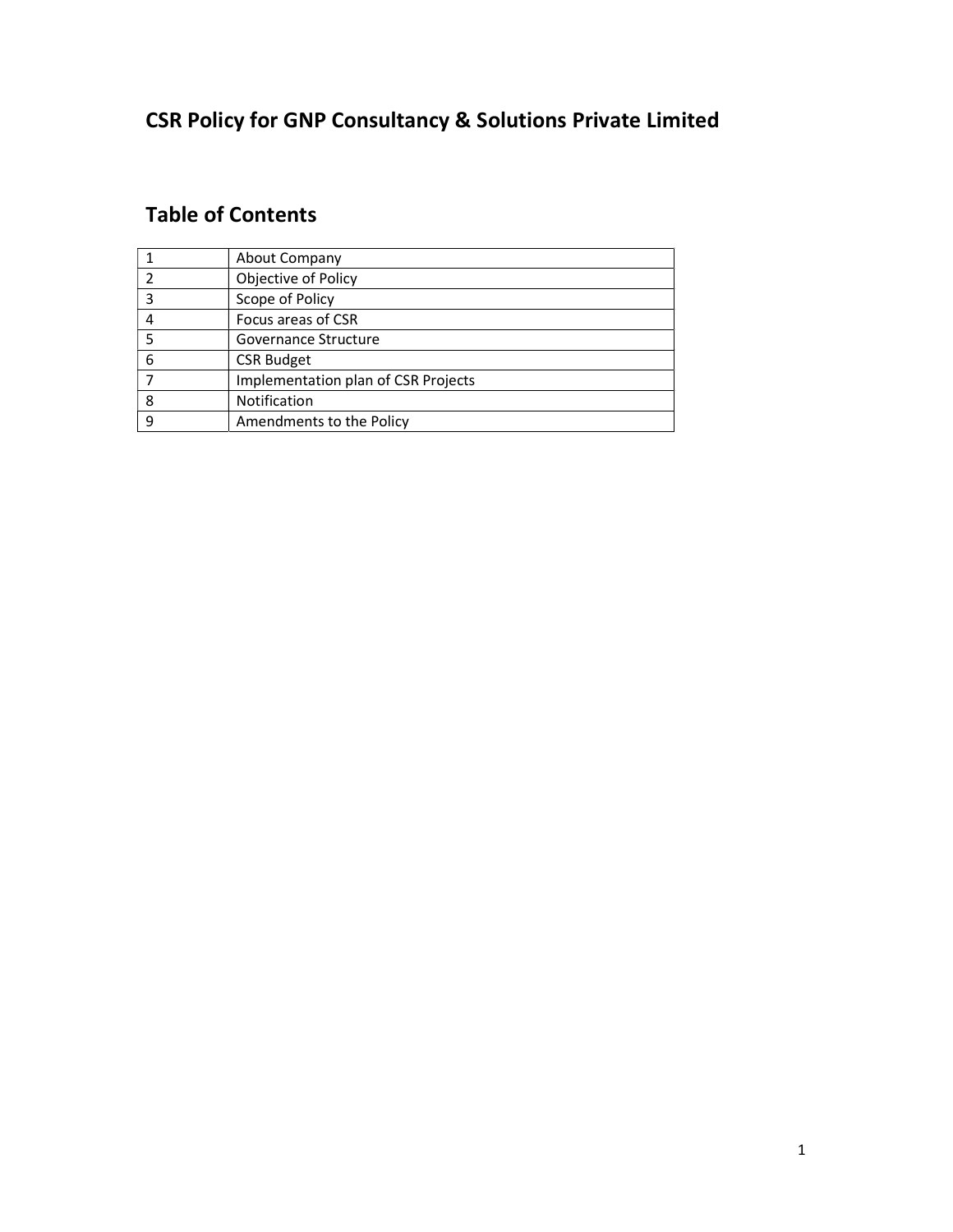#### 1. About Company:

GNP CONSULTANCY & SOLUTIONS PRIVATE LIMITED was incorporated on December 17, 2008, is engaged in Business of Consultancy. The Company provides end to end solutions and advisory services to the Micro, Small, Medium and Large Scale enterprises facing pre and post commencement regulatory and compliance issues with M.I.D.C., M.P.C.B. and various other Govt. departments for their industrial set ups, catering to both Manufacturing and Service Enterprises located in various industrial areas of Maharashtra (M.I.D.C.).

The Company is one of the most trustworthy firms, involved in offering a wide gamut of Liaison Services to clients. Company's professionals make genuine efforts to provide this service within the promised set of time span. Apart from this, excellent association with MIDC, M.S.E.D.C.L. & PWD, liaison officials of PWD and MSEDCL enable us to provide our patrons with efficient services.

#### 2. Objectives of the Policy:

The objectives of this policy are:

(a) To set forth the company's Corporate Social Responsibility Policy as stipulated in the Section 135 of the Companies Act, 2013 and the rules thereof

(b) To identify and formulate the broad areas the company shall pursue towards fulfilling its CSR obligations

(c) To serve as a guiding document to plan, identify, implement and monitor CSR initiatives

# 3. Scope of the Policy:

This policy is applicable to all regular employees and trainees across business units at all locations of the Company.

#### 4. Focus areas of CSR

In accordance with the requirements under the Companies Act, 2013, CSR activities, amongst others, will focus on:

1. Eradicating hunger, poverty and malnutrition, ''promoting health care including preventinve health care'' and sanitation including contribution to the Swach Bharat Kosh set-up by the Central Government for the promotion of sanitation and making available safe drinking water

2. Promoting education including special education and employment enhancing vocational skills especially among children, women and the differently abled and livelihood enhancement projects;

3. Promoting gender equality, empowering women, setting up homes and hostels for women and orphans; day care centers and such other facilities and measures for reducing inequalities faced by socially and economically backward groups;

4. ensuring environmental sustainability, ecological balance, protection of flora and fauna, animal welfare, agroforestry, conservation of natural resources and maintaining quality of soil, air and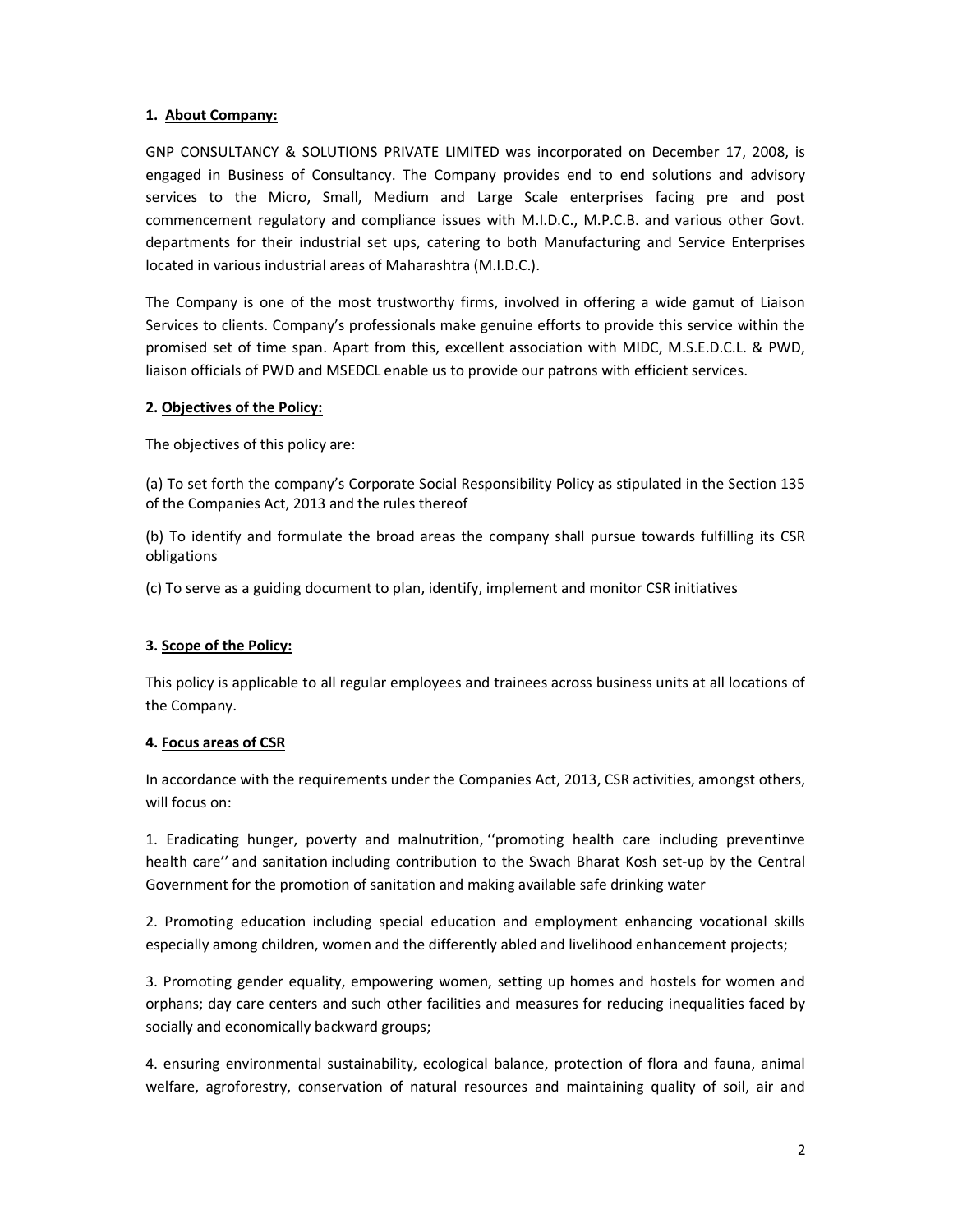water including contribution to the Clean Ganga Fund set-up by the Central Government for rejuvenation of river Ganga.;

 5. Protection of national heritage, art and culture; setting up public libraries; promotion and development of traditional arts and handicrafts;

6. Measures for the benefit of armed forces veterans, war widows and their dependents, Central Armed Police Forces (CAPF) and Central Para Military Forces (CPMF) veterans, and their dependents including widows;

7. Training to promote rural sports, nationally recognised sports, paralympic sports and olympic sports;

 8. contribution to the prime minister's national relief fund or Prime Minister's Citizen Assistance and Relief in Emergency Situations Fund (PM CARES Fund) or any other fund set up by the central govt. for socio economic development and relief and welfare of the schedule caste, tribes, other backward classes, minorities and women;

9. Rural development projects;

10. Slum area development.

11. Disaster management, including relief, rehabilitation and reconstruction activities

The Company may contribute to other areas of interest as permitted under Schedule VII of the Companies Act.

# 5. Governance Structure:

Pursuant to The Companies (Amendment) Act, 2020,where the amount to be spent by a company under sub-section (5) does not exceed fifty lakh rupees, the requirement under sub-section (1) of section 135 of Companies Act, 2013 for constitution of the Corporate Social Responsibility Committee shall not be applicable and the functions of such Committee provided under this section shall, in such cases, be discharged by the Board of Directors of such company.

Since the amount to be spent for CSR Activities is less than INR 50 Lakh, the functions of CSR committee shall be discharged by the board of Directors of the Company. The Company shall constitute CSR Committee as and when amount to be spent on CSR Activates is INR 50 Lakh or more.

The management will identify Suitable projects/ activities to be undertaken by the Company under CSR and place before the Board for approval.

The CSR Projects / Activities will be implemented after approval of Board.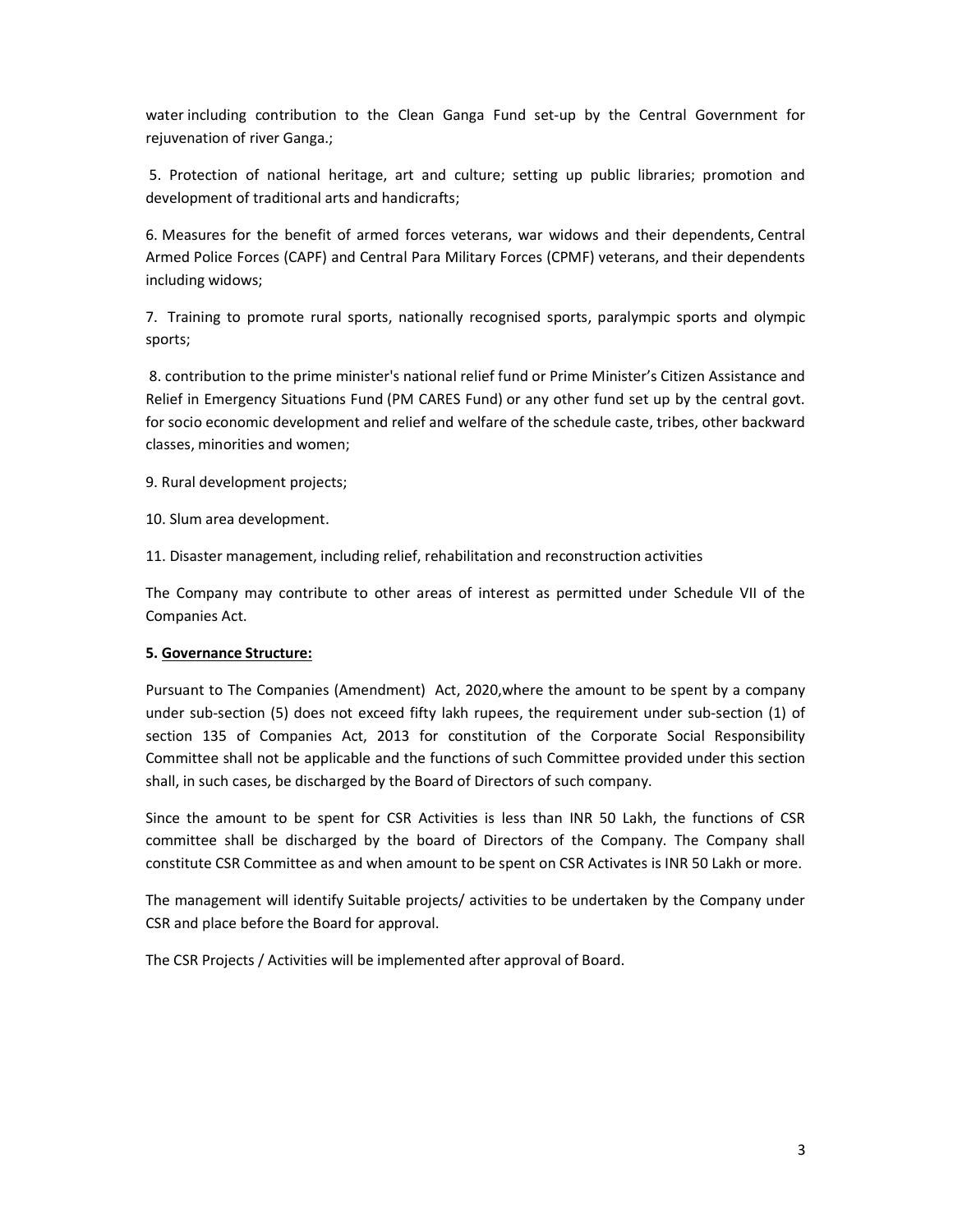# 6. Budget :

A specific budget shall be allocated for CSR activities alongwith the projected plan on an annual basis. The amount & the projected plan shall be approved by the Board as per the requirements laid out in the Section 135 of the Companies Act 2013.

The total budget proposed for the CSR projects covered under this policy shall be 2% of the average net profits of Company made during the three immediately preceding financial years; where the 'net profit' is calculated as mentioned in Section 135 of the Companies Act 2013 for CSR Spend.

 Any surplus arising and/or additional revenue generated out of CSR Activities undertaken by the Company shall not form part of the business profit of the Company and same shall be spent only for undertaking CSR activities or shall be transferred to the Unspent CSR Account and spent in pursuance of CSR policy and annual action plan of the company or transfer such surplus amount to a Fund specified in Schedule VII, within a period of six months of the expiry of the financial year.

#### 7. Implementation plan of CSR Projects:

Following are the different stages to be followed of the CSR project/Activities:

#### a. Project identification

The projects will be identified and suggested to Board for approval. The projects must be aligned to the requirements of the Schedule VII of the Companies Act 2013. The projects that are located in proximity to the areas where the company operates would be accorded preference for approval.

#### b. Approval of Board

An annual action plan in pursuance of its CSR policy shall be placed before the board in first Board meeting of financial year in below mentioned format:

| Sr.no. | <b>Details</b> | οf | <b>CSR</b> | <b>Manner</b>  | οf   | <b>Modalities</b> | of  | <b>Monitoring</b> | <b>Details</b><br>of |
|--------|----------------|----|------------|----------------|------|-------------------|-----|-------------------|----------------------|
|        | projects       |    | or         | execution      | (i.e | utilisation       | οf  | and reporting     | need<br>and          |
|        | programmes     |    |            | <b>Direct</b>  | or   | funds             | and | mechanism for     | impact               |
|        |                |    |            | through        |      | implementation    |     | the projects or   | assessment           |
|        |                |    |            | Implementation |      | schedules         | for | programmes        |                      |
|        |                |    |            | Agency)        |      | the projects or   |     |                   |                      |
|        |                |    |            |                |      | programmes        |     |                   |                      |
|        |                |    |            |                |      |                   |     |                   |                      |
|        |                |    |            |                |      |                   |     |                   |                      |

#### c. Implementation and Monitoring

The Board of Directors alongwith the Working Team shall formulate a plan of action for the approved projects that specify details of the project including activities to be undertaken, period of implementation, budget plan, project governance and expected results.

The company may implement the CSR projects in one or more of the following modes or by way of a combination thereof: